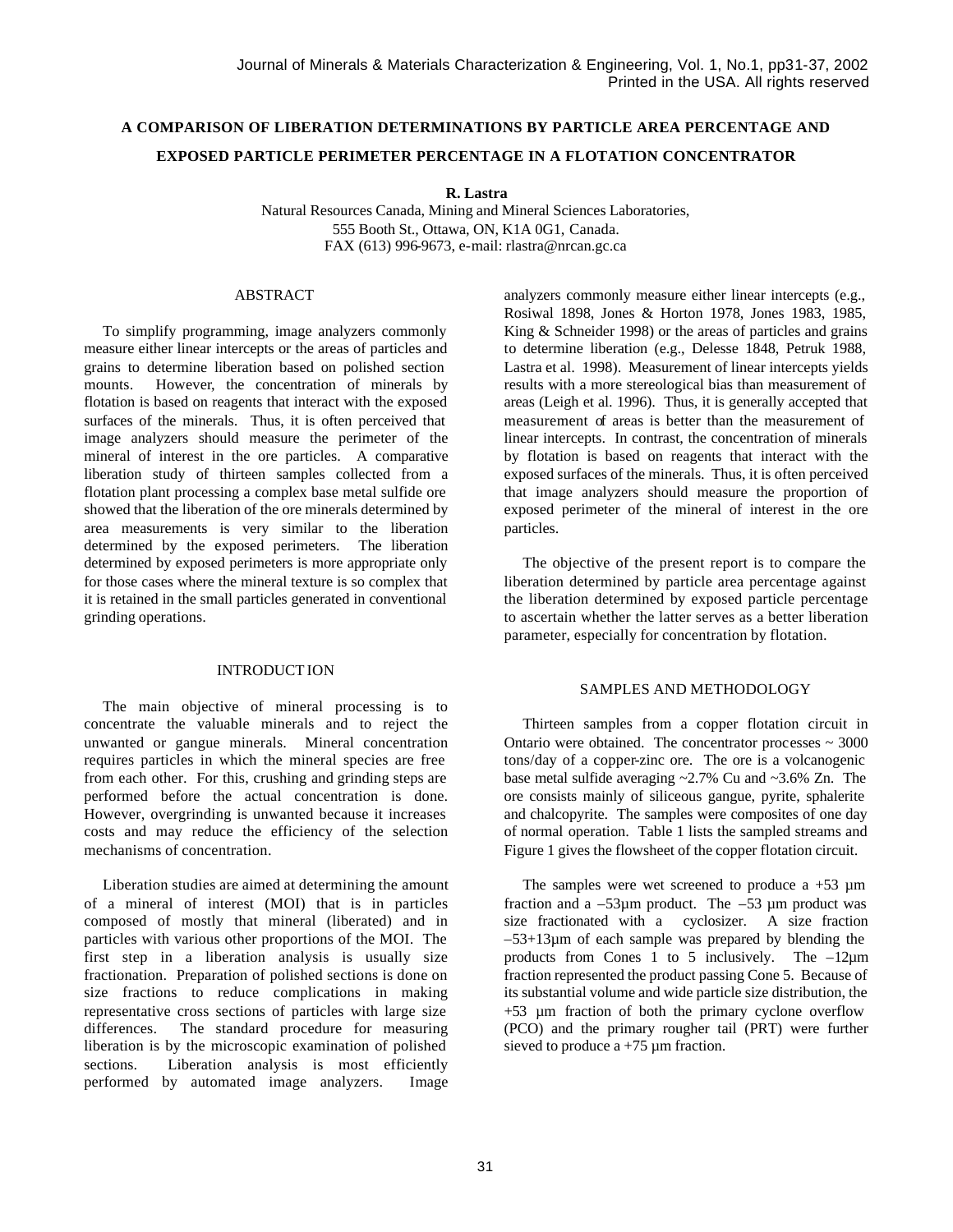

Figure 1. Flowsheet of the copper concentrator circuit and sampling points.

| <b>Sample description</b>            | <b>Abbreviation</b> |  |  |
|--------------------------------------|---------------------|--|--|
| Primary Cyclone Overflow             | PCO                 |  |  |
| Primary Rougher Concentrate          | PRC                 |  |  |
| Primary Rougher Tail                 | PRT                 |  |  |
| <b>Secondary Rougher Concentrate</b> | SRC                 |  |  |
| Secondary Scavenger Concentrate -    | <b>SSC ON</b>       |  |  |
| Pans On                              |                     |  |  |
| Secondary Scavenger Concentrate –    | <b>SSC OFF</b>      |  |  |
| Pans Off                             |                     |  |  |
| Secondary Scavenger Tail             | <b>SST</b>          |  |  |
| Copper Cleaner 1 Feed                | <b>CCF</b>          |  |  |
| Copper Cleaner 1 Tail                | CCT <sub>1</sub>    |  |  |
| Copper Cleaner 3 Concentrate         | CCC                 |  |  |
| <b>Combined Copper Middlings</b>     | <b>CCM</b>          |  |  |
| Copper Cleaner 2 Tail                | CCT <sub>2</sub>    |  |  |
| Secondary Cyclone Overflow           | SCO                 |  |  |

Table 1. List of studied samples.

One polished section of each size fraction was prepared making a total of 41 polished sections. The polished sections were briefly studied by reflected light optical microscopy and scanning electron microscopy. It was found that the minerals in these samples are quartz, chlorite, amphibole, pyrite, pyrrhotite, sphalerite, chalcopyrite and galena, together with traces of arsenopyrite, cassiterite, enargite, zircon, monazite, albite, epidote, muscovite, sphene, calcite, ankerite, siderite, magnetite and an unnamed Ag-Se-Bi mineral. In addition, there are secondary copper minerals, such as bornite, covellite and digenite. However, these secondary copper minerals occur in very low proportions in comparison to chalcopyrite, which is the dominant copper mineral. The most bornite-rich sample is the copper cleaner concentrate (CCC), and even in this sample, bornite occurs in a very low proportion with respect to chalcopyrite.

The polished sections were studied using a Kontron IBAS image analyzer interfaced to a JEOL 733 electron microprobe (Petruk 1988). The image analysis was done using backscattered electron (BSE) images. With polished sections, the grey level of BSE images is a function of the average atomic number of the mineral grains. The electron microprobe is equipped with a beam stabilizer that, every second, checks and maintains a constant beam current. Thus, during all the run, the grey level range of each mineral is maintained constant. The operating conditions for the electron microprobe were 20kV of accelerating voltage and 15nA of beam current. Under those conditions it was possible to use the grey levels of the BSE image to classify the main ore minerals of interest:

- Chalcopyrite (cp) group: Mainly chalcopyrite plus traces of covellite and digenite.
- Sphalerite (sp) group: Mainly sphalerite plus traces of bornite and enargite.
- Pyrite (py) group: Mainly pyrite plus lower proportions of pyrrhotite.

The image analysis study of the other minerals was limited to two general groups:

- Gangue: Mainly quartz. Minor proportions of chlorite and amphibole. Lesser proportions of epidote, muscovite, sphene, calcite, and ankerite. Traces of siderite and magnetite.
- Heavy minerals: Mainly galena. Minor proportions of aresnopyrite. Lesser proportions of cassiterite. Trace amounts of enargite, zircon, monazite and an unnamed Ag-Se-Bi mineral.

A special image analysis program was made to determine mineral quantities, liberation based on area measurements and liberation based on perimeter measurements. The liberation measurements were done for the three groups of the MOI; i.e., mainly chalcopyrite, sphalerite and pyrite. At this point some definitions are introduced to simplify differentiation between the measurements based on areas and measurements based on perimeters.

- Liberated MOI: Mineral that occupies at least 95% of the cross sectional area of a host particle.
- Exposed MOI: Mineral that occupies at least 95% of a host particle perimeter in cross section.
- Locked MOI: Mineral that occupies less than 95% of the cross sectional area of a host particle.
- Partly exposed MOI: Mineral that occupies less than 95% of a host particle perimeter in cross section.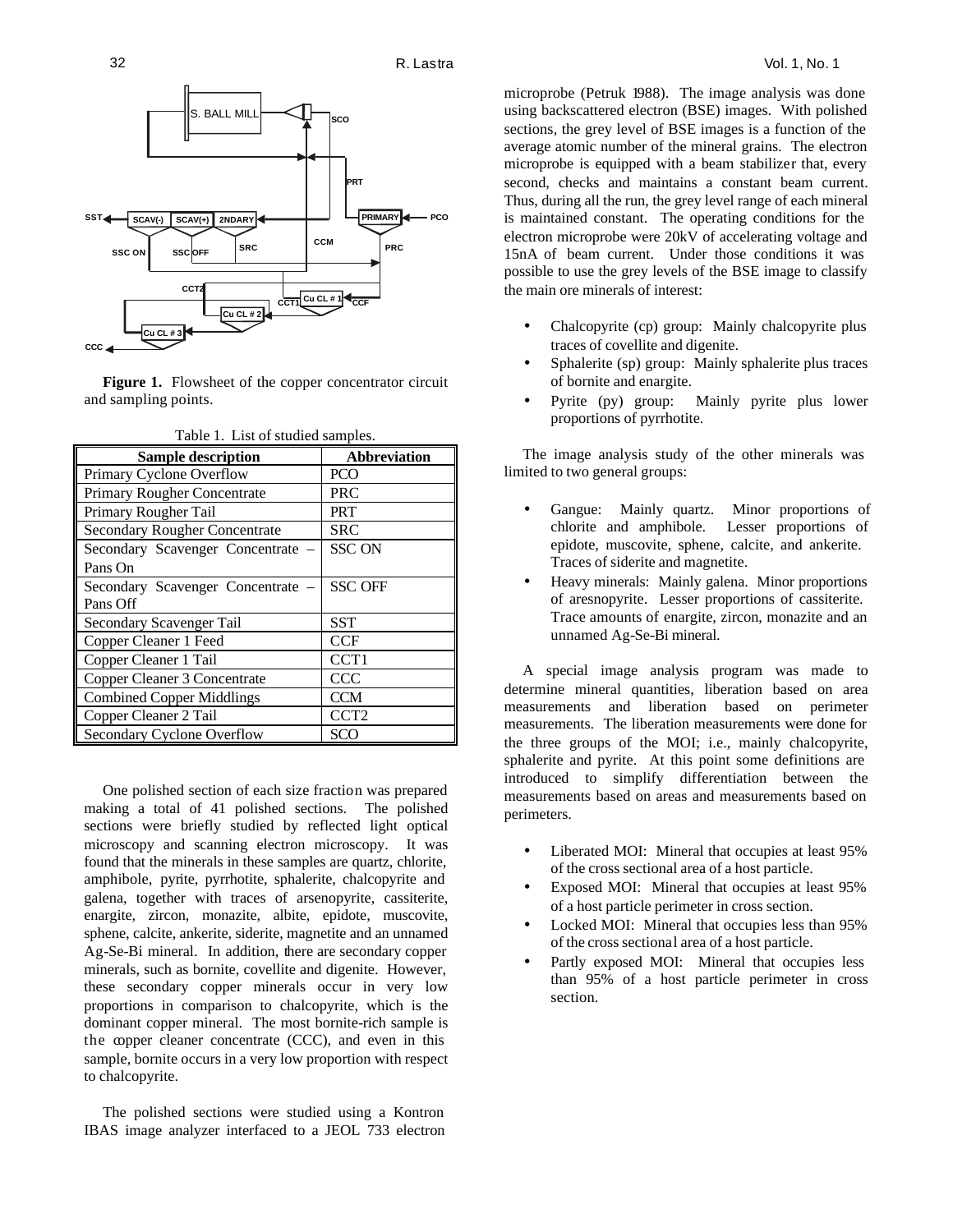### RESULTS

The image analysis program consisted mainly of two sub-routines.

### Sub-routine Based on Area

- Measurement of the cross sectional area of the particle and the cross sectional area of the MOI in the particle.
- Determination of the area percent of the MOI in the particle area.
- Sort the data into liberation classes. Percent of the MOI in the sample in particles with discrete MOI compositions: -5, +5-25, +25-35, +35-45, +45-55, +55-65, +65-75, +75-85, +85-95 and +95%.

#### Sub-routine Based on Perimeter

- Measurement of the particle perimeter and the perimeter of the MOI:
- Determination of the coincidence perimeter of the MOI and the particle perimeter.
- Determination of the perimeter percent of the MOI in the particle perimeter.
- Measurement of the cross section area of the MOI in the particle.
- Sort the data into exposure classes. Percent of the MOI in the sample in particles with discrete perimeter exposure of MOI: -5, +5-25, +25-35, +35-45, +45-55, +55-65, +65-75, +75-85, +85-95 and +95%.

Several thousands of particles in each polished section were analyzed. The image analysis of a polished section required an average of 30 minutes.

A report of the data for each size fraction of each of the thirteen samples would be very lengthy. For simplification purposes, therefore, the data obtained for each size fraction were combined into data for the original sample, on the basis of the mineral quantity in each size fraction and the relative weight percentage of the sieved fractions. In addition, several liberation classes were combined to make broader classes: +95%, +75-95% and +0.1-75%. The +95% class corresponds to liberated MOI particles. Particles with decreasing area percent of the MOI will be simply referred to as the locked class +75-95% and the locked class +0.1- 75%. Similarly, several exposure classes were combined to make broader classes. The +95% class of host particle perimeter corresponds to an exposed MOI. Particles with decreasing perimeter percent of the MOI will be simply referred to as the partly exposed class +75-95% and the partly exposed class +0.1-75%.

Table 2 gives the weight percentage of each size fraction of the samples and the Cu and Zn assays. Table 3 gives the determined mineral quantities [wt. %] in each of the samples.

|                | Table 2. Weight % retained in each size fraction and Cu |  |  |  |  |
|----------------|---------------------------------------------------------|--|--|--|--|
| and Zn assays. |                                                         |  |  |  |  |

|                  |            | and Zn assays. |       |      |  |
|------------------|------------|----------------|-------|------|--|
| Sample           | Size       | wt %           | Assay |      |  |
|                  | fraction   |                | %Cu   | %Zn  |  |
|                  | [µm]       |                |       |      |  |
| <b>PCO</b>       | $+75$      | 40.7           | 1.7   | 2.5  |  |
|                  | $-75+53$   | 5.6            | 1.9   | 2.6  |  |
|                  | $-53+12$   | 25.8           | 4.8   | 6.1  |  |
|                  | $-12$      | 27.9           | 2.4   | 3.2  |  |
| PRC              | $+53$      | 5.8            | 25.5  | 1.3  |  |
|                  | $-53+13$   | 40.4           | 28.2  | 2.4  |  |
|                  | $-13$      | 53.8           | 21.0  | 3.7  |  |
| PRT              | $+75$      | 44.6           | 1.6   | 2.5  |  |
|                  | $-75+53$   | 4.9            | 1.9   | 2.8  |  |
|                  | $-53+12$   | 24.3           | 2.3   | 6.3  |  |
|                  | $-12$      | 26.2           | 0.6   | 3.1  |  |
| <b>SRC</b>       | $+53$      | 5.8            | 29.1  | 1.2  |  |
|                  | $-53 + 14$ | 48.7           | 25.4  | 3.7  |  |
|                  | $-14$      | 45.5           | 17.4  | 5.8  |  |
| <b>SSC ON</b>    | $+53$      | 12.0           | 17.5  | 4.9  |  |
|                  | $-53+13$   | 43.6           | 4.9   | 15.1 |  |
|                  | $-13$      | 44.4           | 3.9   | 24.0 |  |
| <b>SSC OFF</b>   | $+53$      | 15.0           | 7.2   | 4.7  |  |
|                  | $-53 + 14$ | 53.3           | 2.7   | 14.8 |  |
|                  | $-13.8$    | 31.7           | 2.5   | 16.9 |  |
| <b>SST</b>       | $+53$      | 22.1           | 0.2   | 1.6  |  |
|                  | $-53+12$   | 36.5           | 0.1   | 5.7  |  |
|                  | $-12$      | 41.4           | 0.2   | 3.1  |  |
| <b>CCF</b>       | $+53$      | 10.7           | 26.5  | 1.7  |  |
|                  | $-53+13$   | 46.5           | 22.1  | 4.9  |  |
|                  | $-13$      | 42.8           | 17.9  | 7.0  |  |
| CCT1             | $+53$      | 10             | 18.6  | 3.1  |  |
|                  | $-53 + 11$ | 47             | 8.1   | 12.9 |  |
|                  | $-11$      | 43             | 5.2   | 11.9 |  |
| CCC              | $+53$      | 3.0            | 32.3  | 1.0  |  |
|                  | $-53+13$   | 49.2           | 28.0  | 2.5  |  |
|                  | $-13$      | 47.8           | 24.5  | 4.7  |  |
| <b>CCM</b>       | $+53$      | 9.7            | 17.1  | 3.3  |  |
|                  | $-53+13$   | 39.1           | 5.3   | 13.7 |  |
|                  | -13        | 51.2           | 4.5   | 12.5 |  |
| CCT <sub>2</sub> | $+53$      | 14.2           | 28.1  | 1.9  |  |
|                  | $-53+13$   | 52.1           | 19.2  | 5.6  |  |
|                  | $-13$      | 33.7           | 13.9  | 8.6  |  |
| SCO              | $+53$      | 23.0           | 1.2   | 1.9  |  |
|                  | $-53+12$   | 38.6           | 2.7   | 6.1  |  |
|                  | -12        | 38.4           | 1.5   | 4.1  |  |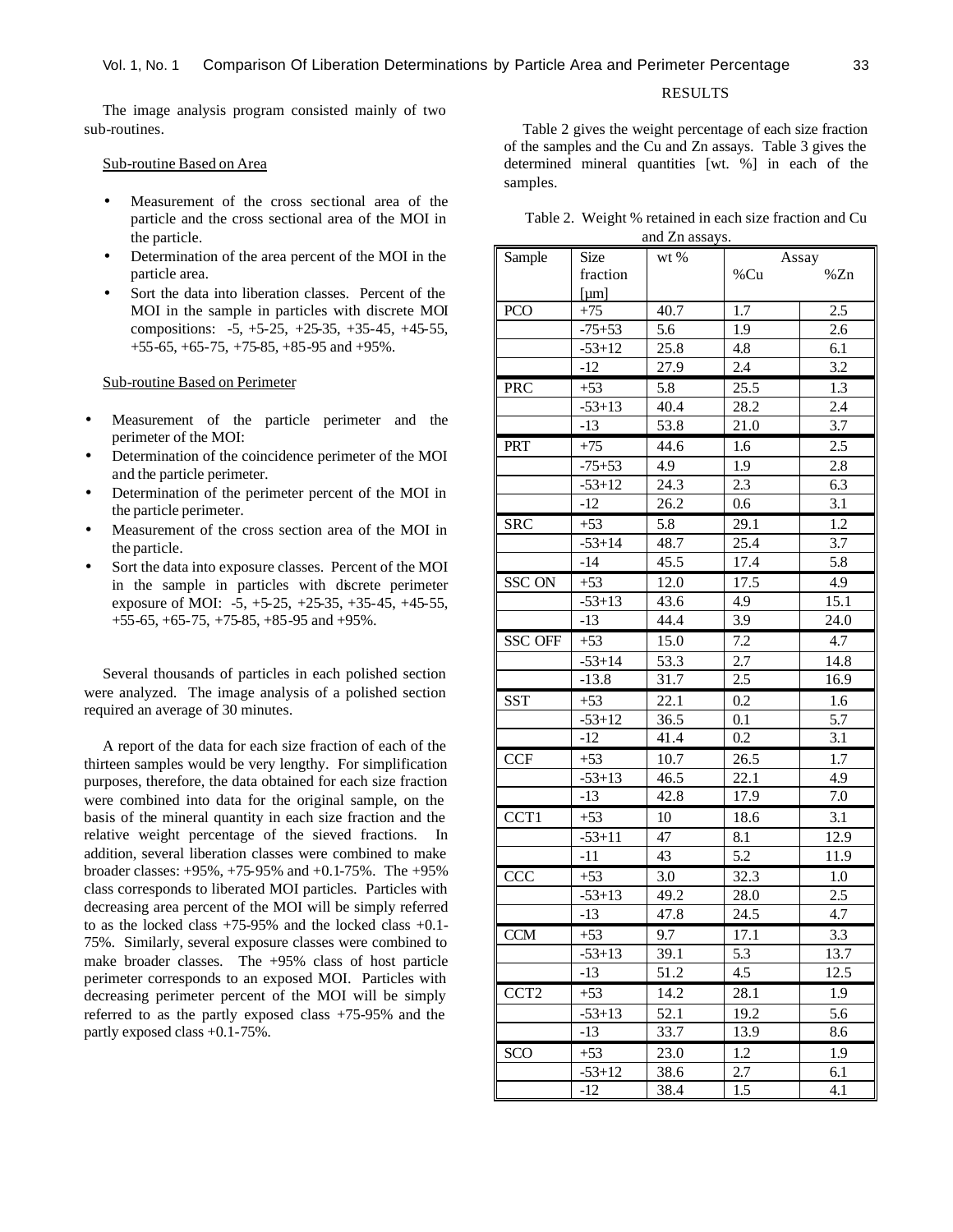Table 3. Mineral quantities [wt %] in the samples.

|                  | cp   | sp   | pу   | hea- | sili- | total |
|------------------|------|------|------|------|-------|-------|
|                  |      |      |      | vies | cates |       |
| <b>PCO</b>       | 8.3  | 6.1  | 14.1 | 0.3  | 71.2  | 100   |
| PRC              | 73.8 | 5.1  | 8.1  | 1.7  | 11.3  | 100   |
| <b>PRT</b>       | 5.2  | 6.7  | 15.8 | 0.3  | 72.0  | 100   |
| SRC              | 62.6 | 7.6  | 14.8 | 1.8  | 13.2  | 100   |
| <b>SSC</b>       | 18.3 | 30.0 | 35.5 | 3.1  | 13.1  | 100   |
| <b>ON</b>        |      |      |      |      |       |       |
| SSC              | 10.0 | 23.5 | 34.0 | 1.0  | 31.5  | 100   |
| OFF              |      |      |      |      |       |       |
| <b>SST</b>       | 0.4  | 6.3  | 16.9 | 0.3  | 76.1  | 100   |
| <b>CCF</b>       | 63.0 | 9.2  | 17.1 | 1.2  | 9.5   | 100   |
| CCT <sub>1</sub> | 23.9 | 19.4 | 37.0 | 1.7  | 18.0  | 100   |
| CCC              | 79.1 | 5.9  | 10.2 | 0.6  | 4.2   | 100   |
| <b>CCM</b>       | 17.6 | 20.4 | 37.0 | 1.9  | 23.1  | 100   |
| CCT <sub>2</sub> | 52.4 | 10.3 | 24.5 | 1.7  | 11.1  | 100   |
| SCO              | 5.6  | 7.4  | 24.6 | 1.5  | 60.9  | 100   |

Figure 2 (top) compares the percentage of the total chalcopyrite in each sample that is liberated relative to that which is exposed. Figure 2 (middle) compares the liberated and exposed sphalerite in each sample. Figure 2 (bottom) compares the liberated and exposed pyrite. In general, the difference between the liberated and exposed MOI is small. There are only two cases where the difference is larger than 5%. For chalcopyrite in the copper cleaner tail 1 (CCT1), the difference is  $~6\%$ . For the sphalerite in the scavenger rougher concentrate (SRC) the difference is 7%. These differences are undoubtedly within the total measurement error of the analysis. Therefore, for essentially monomineral particles, the measurement based on the perimeter (exposed MOI) gives nearly the same result as the measurement based on the cross sectional area (liberated MOI).

Figure 3 gives, in the black bars, the percentage of the MOI in the sample that is in the locked class +75-95%. The white bars give the percentage of the MOI in the sample in the partly exposed class +75-95%. There are only two cases where the difference between the locked and partly exposed values is equal to or larger than 3%. The chalcopyrite in the secondary scavenger tail (SST) exhibits a difference of  $\sim 3\%$ between the locked and partly exposed values. Sphalerite in the same sample  $(SST)$  exhibits a difference of  $~4\%$ . Therefore, measurements based on perimeters or based on areas also give nearly the same results for particles that have a substantial proportion of the MOI (class +75-95%).

Figure 4 compares the class +0.1-55% of locked and partly exposed particles. There is only one instance where the difference between the locked and partly exposed values is larger than 5%. For the sample of the secondary rougher concentrate (SRC), sphalerite exhibits a difference of 6% between the locked and partly exposed values . Therefore, measurements based on perimeters or based on areas also give nearly the same results for particles that have a low proportion of the MOI (class +0.1-75%).

**Liberated vs. exposed chalcopyrite**











 **Figure 2. Top:** Comparison of amount of chalcopyrite in the samples occurring as liberated grains relative to that which is exposed. **Middle**: Liberated and exposed sphalerite. **Bottom:** Liberated and exposed pyrite. Black bars: liberated. White bars: exposed.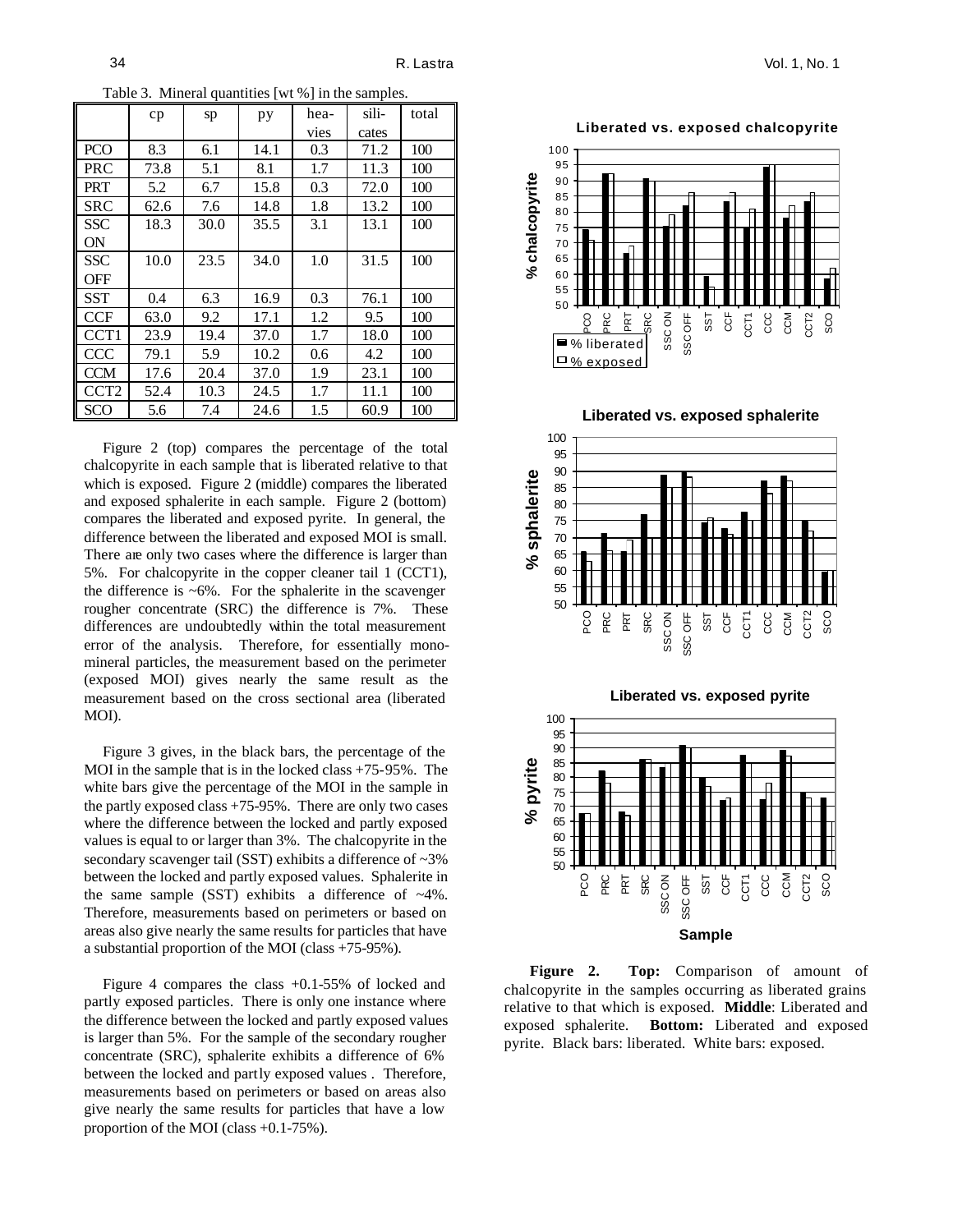





Figure 3. Locked (black bars) and partly exposed (white bars) values for the class +75-95%.







**Figure 4.** Locked (black bars) and partly exposed (white bars) values for the class +0.1-75%.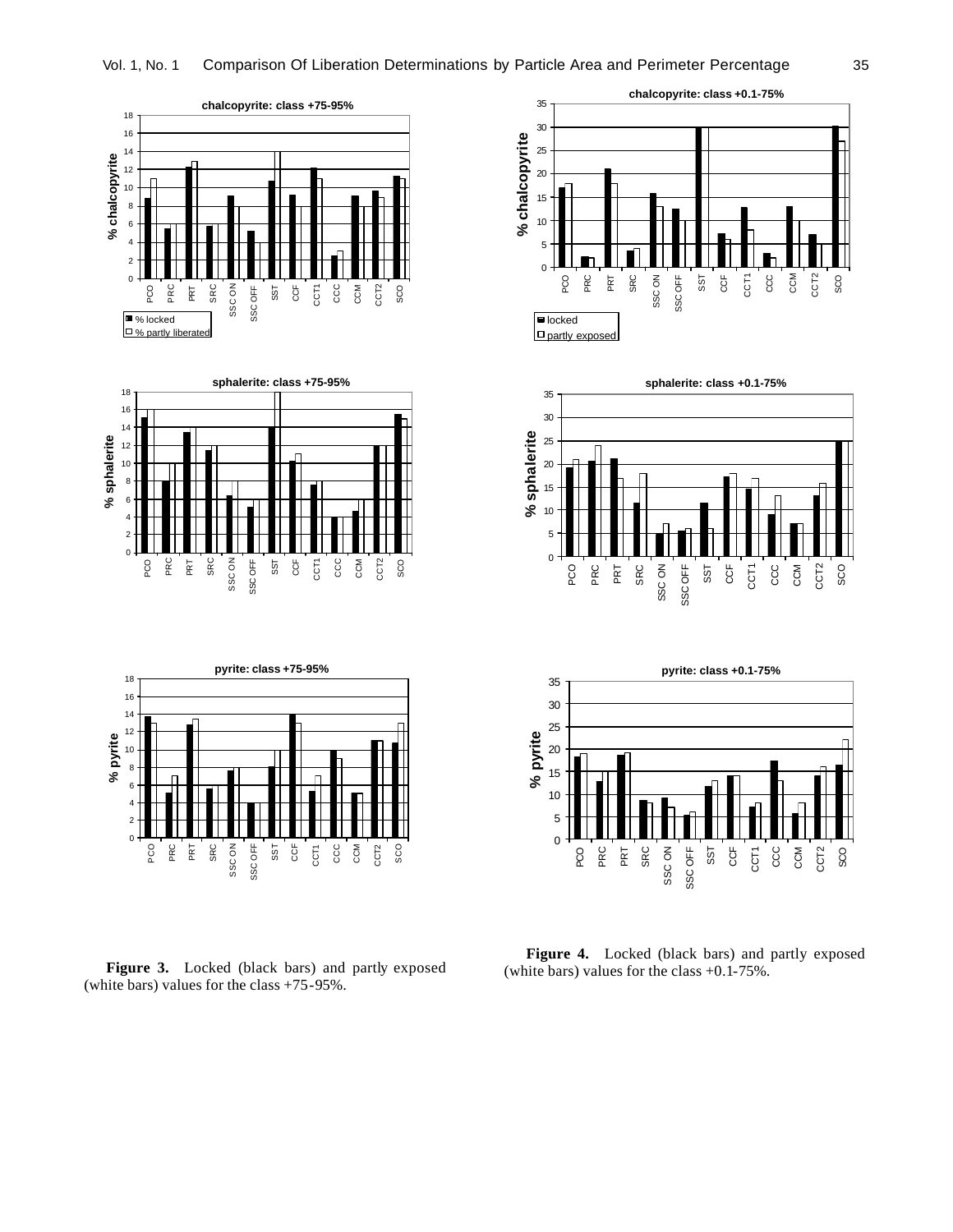#### DISCUSSION

For hypothetical particles composed of only two phases, it would be easy to visualize phase textures that would give different results if they were analyzed with a liberation routine based on areas or one based on exposed perimeters. One example would be for particles like those illustrated in the top row of Figure 5. It is clear that these particles have a high percentage their area occupied by the black phase. In contrast, the exposed perimeter of the black phase is zero for particle 2 and is low for particles 1 and 3. These illustrations can be applied to multi-mineral particles by considering the black phase as the mineral of interest (MOI) and the white phase as all the other minerals combined.

Nevertheless, for the studied flotation samples, the results show that there are very small differences between measurements based on areas and those based on perimeters. The percentage of the MOI in the sample that is liberated is similar to the percentage of the MOI in the sample that is exposed. It could be argued that for near mono-mineral particles, the possibility of discrepancy between liberated and exposed particles is very low, because the particles have a very high proportion of the MOI. However, the results of this paper also show that the amount of the MOI in the sample that is locked (class +75-95%) is very similar to the percentage of the MOI in the sample that is partly exposed (class +75-95%). In addition, similar results were also obtained for the class +0.1-75%. Thus, regardless of the proportion of the MOI in the particles, the results based on area measurements are similar to those based on perimeter measurements. This could be explained by considering particles with simple mineral textures, such as those illustrated in the lower row of Figure 5. For these particles, the proportion of the particle area that is made of the MOI is similar to the proportion of the particle perimeter that coincides with the perimeter of the MOI.

The studied samples originated from a flotation plant processing a volcanogenic base metal sulfide ore. Commonly this kind of ore displays very complex textures when polished sections of unground fragments are observed. In spite of that, the particles of the ground ore display simple textures (e.g., Figure 6).

It is inferred that liberations determined by exposed perimeters may be more appropriate than liberations based on areas *only* if the texture of the ore is so extremely complex as to be retained in the small particles (~147 to  $37\mu$ m) generated in the grinding operations. Thus, for most mineral processing situations, liberation measurements based on areas are appropriate, although is not completely impossible to find situations where a complex texture is retained in the small particles. An example would be ores with significant proportion of secondary copper minerals where small particles of chalcopyrite often have rims of secondary copper minerals, giving a texture similar to that of particle 1 in Figure 5. A cursory examination of the polished sections of ground samples would be sufficient to

determine if measurements based on perimeters are better suited than measurements based on areas. Obviously, the image analyzer must be versatile enough to allow liberation measurements to be done based on either areas or perimeters.

As a closing remark, it is noted that no stereological corrections were done to adjust the image analysis data. It was desired to avoid additional data handling that could obscure the differences between the measurements based on areas and those based on perimeters. There are several stereological corrections that can be applied for liberation measurements based on areas, although it is not certain that the same stereological corrections would be valid for determinations based on perimeters.



Figure 5. Example of binary particles with a complex texture (top row) and a simple texture (bottom row).



**Figure 6.** Particles with a simple texture in a BSE image of a typical area from a polished section of the unsized PCO sample. Abbreviations:  $cp = chalcopyrite$ ,  $sp = sphalerite, py = pyrite, po = pyrrhotite, qtz = quartz.$